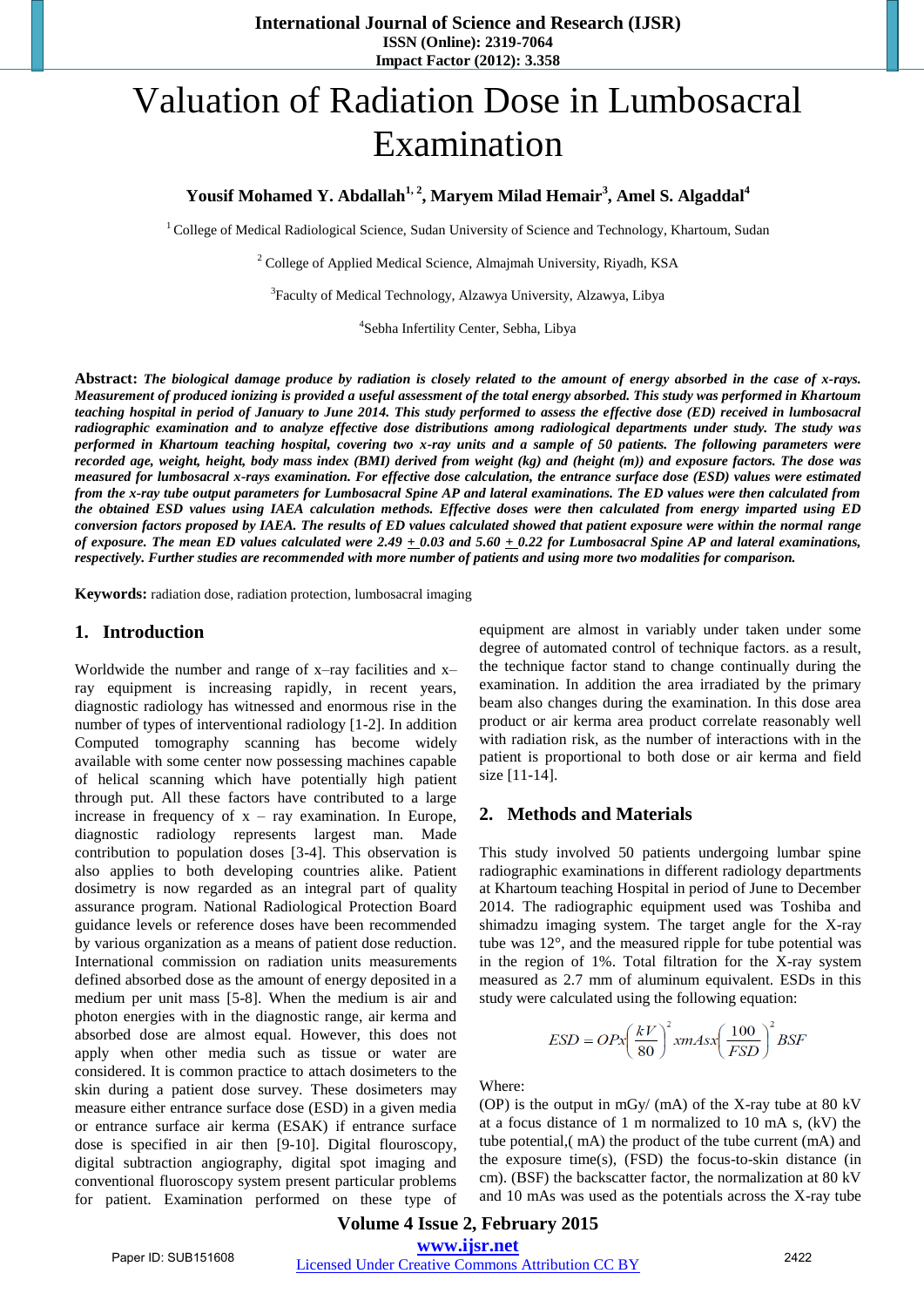and the tube current are highly stabilized at this point. The results were tabulated in the Tables (Mean ± Standard Deviation (SD).

#### **3. The Results**

For the group of patients where age distribution was measured, 24 % of patients were within the 15-25 years age range, 12 % of patients were within the 26-35 years age range, 16 % of patients were within the 36-45 years age range, 28 % of patients were within the 46-55 years age range, 20 % of patients were within the 56-65 years age range. The key parameters for this group are shown in Fig. 1.



For the group of patients where Body Mass Index (BMI) was measured, 24 % of patients were within the  $1.9 + .44$  (male),  $2.07 + 0.78$  (female) BMI ratio range, 12 % of patients were within the  $2.08 + 0.50$  (male) BMI ratio range, 16 % of patients were within the  $2.6 + 0.28$  (male) BMI ratio range, 28 % of patients were within the  $2.6 + 0.28$  (male) and  $2.8 +$ 0.59 (female) BMI ratio range, 20 % of patients were within the  $3.2 + 0.21$  (male) and  $3.14 + 1.44$  (female) BMI ratio range. The key parameters for this group are shown in Fig. 2.



**Figure 2:** Relationship between entrance skin dose ESD (mGy) and body mass index BMI (Kg/m2) of patients undergoing LS X-ray

For the group of patients where x-rays exposure factors (kVp and mAs) was measured, 24 % of patients were within the  $82.0 + 5.9$  (kVp),  $52.6 + 17.3$  (mAs) exposure factors ratio range, 12 % of patients were within the  $82.1 + 34.6$  (kVp) and 59.6 + 16.2 (mAs) exposure factors ratio range, 16 % of patients were within the  $85.6 + 8.8$  (kVp) and  $58.7 + 21.8$ (mAs) exposure factors ratio range, 28 % of patients were

within the  $85.4 + 8.07$  (kVp) and  $79.8 + 23.8$  (mAs) exposure factors ratio range, 20 % of patients were within the  $87.1 +$ 6.8 (kVp) and  $75.7 + 24.1$  (mAs) exposure factors ratio range. The correlation between the entrance skin dose ESD (mGy) and tube potential kVp in (kVp) to patients undergoing LS X-ray this group were shown in fig. 3.



**Figure 3:** Relationship between entrance skin dose ESD (mGy) and tube potential (kVp).



**Figure 4:** Relationship between entrance skin dose ESD (mGy) and tube current (mAs).

The measured dose was 2.49 +0.03 mGy and  $5.60 \pm 0.22$  for anteroposterior and lateral projection respectively.

#### **4. Conclusion**

In this study it was found that doses for L/S for the entire examination were higher AP/LS and LA/LS respectively. Unlike other trails, the dose in L/S radiography was higher in conventional radiography compared to other techniques. Recently digital and computed radiography are becoming more popular due to the important advantage of digital imaging is cost and access. The image quality met the criteria of the departments for all investigation. Further studies are recommended with more number of patients and using more two modalities for comparison and dose optimization during CR imaging must be considered.

#### **References**

[1] Al-Shawi, A. K. and Fern, E. D, 2003, The tent drape for the c-arm image intensifier. Injury, July: 12.

## **Volume 4 Issue 2, February 2015 www.ijsr.net**